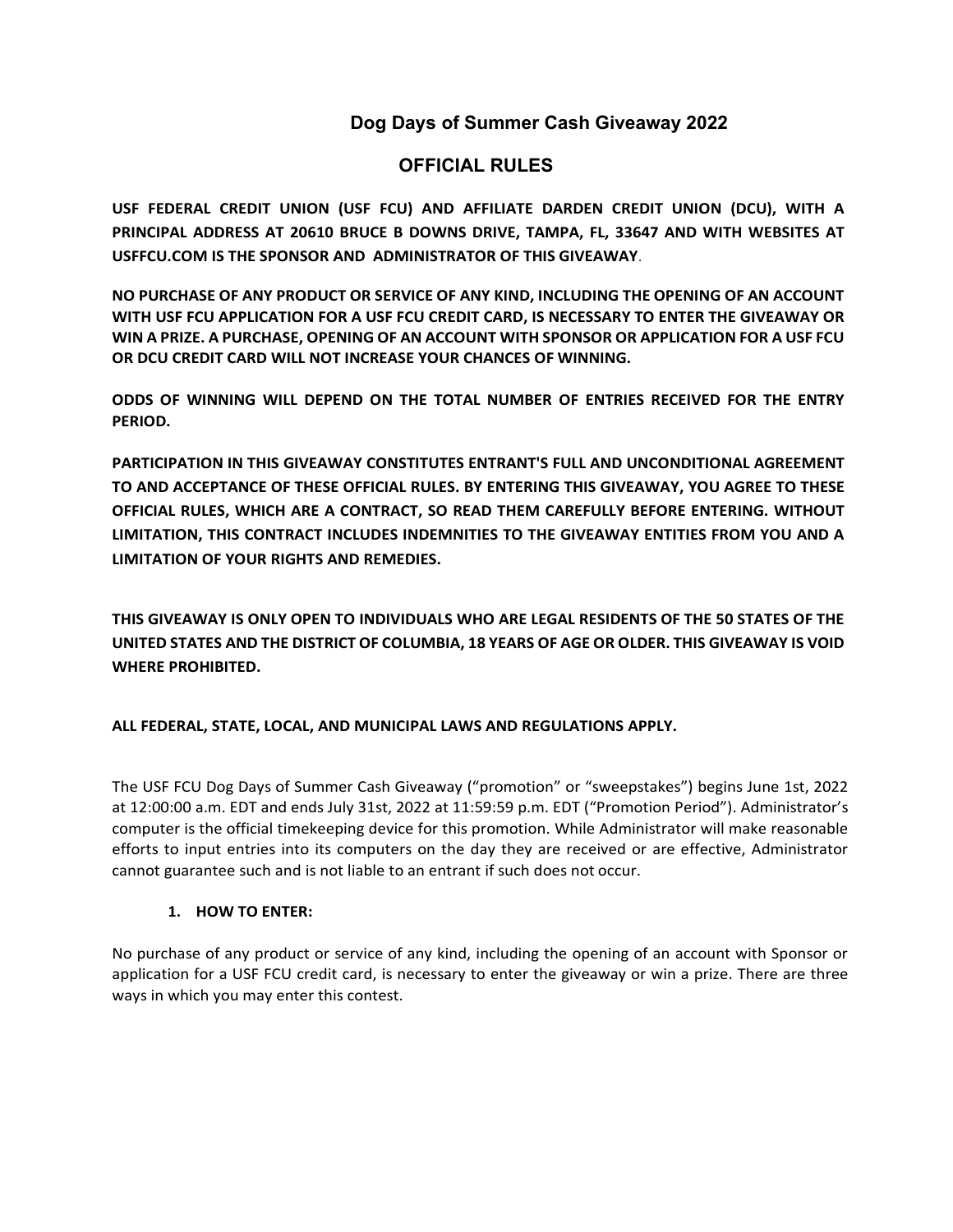- (a) During the promotional period, you may enter the promotion by making a purchase with your USF FCU credit card. Each time you make a purchase, you will be entered in the giveaway. Multiple purchases with the same vendor on the same day will be considered one entry.
- (b) If you do not have a USF FCU credit card and are eligible to join the credit union, you may open an account and apply for a credit card. If approved, you will receive the card within 7- 10 business days and may start using it for purchases to enter the sweepstakes.

You may open an account and apply for a credit card online at usffcu.com. Credit Card qualification requirements and loan Terms and Conditions apply.

Not sure if you're eligible to join USF FCU? You can check the eligibility requirements at this website: usffcu.com/eligibility

(c) Mail Entry Method open to U.S. citizens 18-years of age or older except where prohibited: During the giveaway period, to enter the giveaway by mail, legibly print your name, complete address, email address, and daytime phone number on a 3 x 5 card, and mail it to: USF FCU Dog Days of Summer Cash Giveaway, PO Box 47989, Tampa, FL 33646-0117. Entries made using this Mail Entry Method must be received by July 31st, 2022, to be qualified for a chance to win the sweepstakes. All Mail Entry Method entries must be hand printed, mailed separately and bear sufficient postage. Any incomplete or mechanically reproduced entries will be disqualified. Automated mail entries, or those made using script, macro, sweepstakes service, automated entry software, or facsimiles will NOT be accepted.

A mailed entry is subject to the terms of these Official Rules and holds the same entry value as an entry created with a purchase using the USF FCU credit card.

Each properly completed and received Entry will receive one (1) Entry into the giveaway. Incomplete entries will be voided. USF FCU is not responsible for late or invalid entries. Sponsor reserves the right, in its sole discretion, to void any and all entries of a participant who Sponsor believes has attempted to tamper with, influence, or impair the administration, security, fairness, or proper play of this promotion.

## **2. ELIGIBILITY**

This promotion is open only to legal residents of the fifty (50) states of the United States and Washington, D.C. who are eighteen (18) years of age or older at the time of entry. Void where prohibited.

The Sponsor may require each winner to fill out an affidavit indicating the winner's name and attending to his or her age, date of birth, address and, for Internal Revenue Service reporting purposes, a Social Security Number. Each winner is solely responsible for all applicable federal, state and local taxes and/or any other fees/costs associated with the prize or receipt of the prize.

Employees and volunteers of USF FCU and their immediate family members are not eligible to enter or win.

#### **3. SELECTION OF WINNERS**

Winners will be selected in one random drawing, with one drawing held August 3rd, 2022, by Administrator from among all eligible entries combined from all methods of entry received from June 1st, 2022 at 12:00:00 a.m. EDT thru July 31st, 2022 at 11:59:59 p.m. ("Entry Period")

The drawing will be conducted by Administrator, whose decisions are final and binding.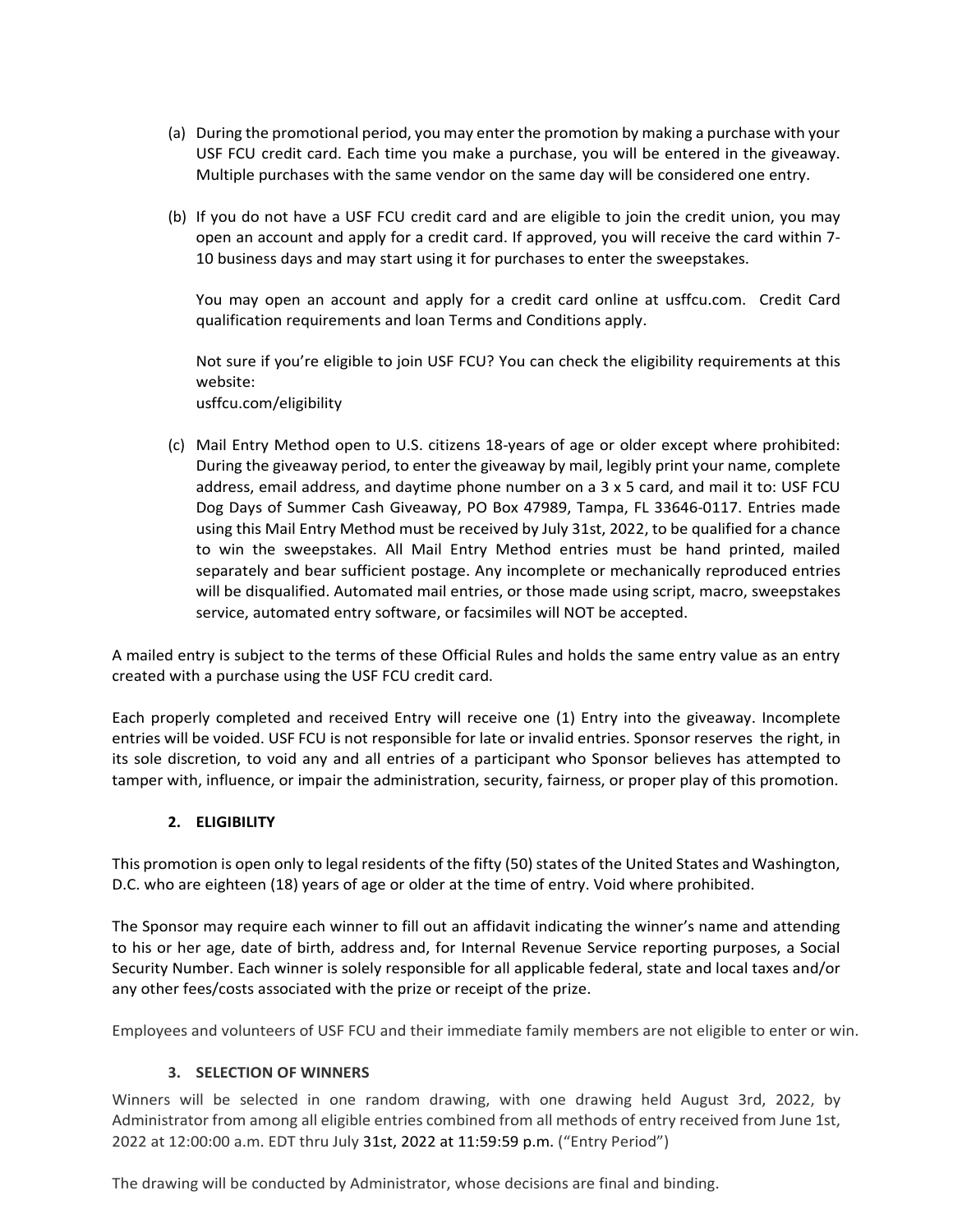All potential prize winners will be notified by either (a) phone call with a message left on voicemail if the prize winner does not answer the phone, (b) by e-mail if known or (c) in person, at the sole discretion of the Administrator.

**Response is required to notification within seventy-two (72) hours from the time of first notification (e.g. voicemail left in first attempt to contact winner). As indicated above, such time will be kept by Administrator.**

In the event a potential winner cannot be contacted, fails to respond within the indicated time period, his/her prize notification is returned as undeliverable, or he/she is disqualified for any reason, the applicable prize will NOT be awarded and another winner will be chosen.

**Odds of winning** a prize will depend on the total number of eligible entries received prior to the expiration date and time of the applicable Monthly Drawing.

#### **4. PRIZES:**

Five (5) winners will each be awarded a \$1,000.00 credit to their USF FCU credit card account which was used to make the qualifying purchase.

**Any costs associated with prize receipt that are not expressly stated above are the sole responsibility of the prize winner.** Any unclaimed prize will be forfeited by prize winner and will remain the property of Sponsor. Prizes are non-transferable and non-assignable.

No prize substitution is allowed. In no case will more than the stated number of prizes be awarded. If a winner does not have a USF FCU credit card, an alternative prize of \$1,000.00 will be awarded by check.

The total of all prizes available to be awarded in the promotion is \$5,000.00. The prize will be paid by account credit or check.

Acceptance of prize constitutes a license for the Sponsor to use winner's name and/or likeness for purposes of advertising and trade in connection with the giveaway, in any and all media now known or hereafter developed, worldwide, in perpetuity, without further compensation.

The applicable prize award will be reported to the IRS in accordance with applicable law. All applicable federal, state, or local taxes are the exclusive responsibility of the winners.

#### **5. GENERAL RULES**

All federal, state and local laws and regulations apply. Void where prohibited.

By entering the giveaway, each entrant agrees on behalf of himself/herself:

(a) to be bound by these Official Rules and by all applicable laws and decisions of Sponsor and Administrator which shall be binding and final;

(b) to waive any rights to claim of ambiguity with respect to these Official Rules;

(c) to WAIVE ALL OF HIS/HER RIGHTS TO BRING ANY CLAIM, ACTION, OR PROCEEDING IN ANY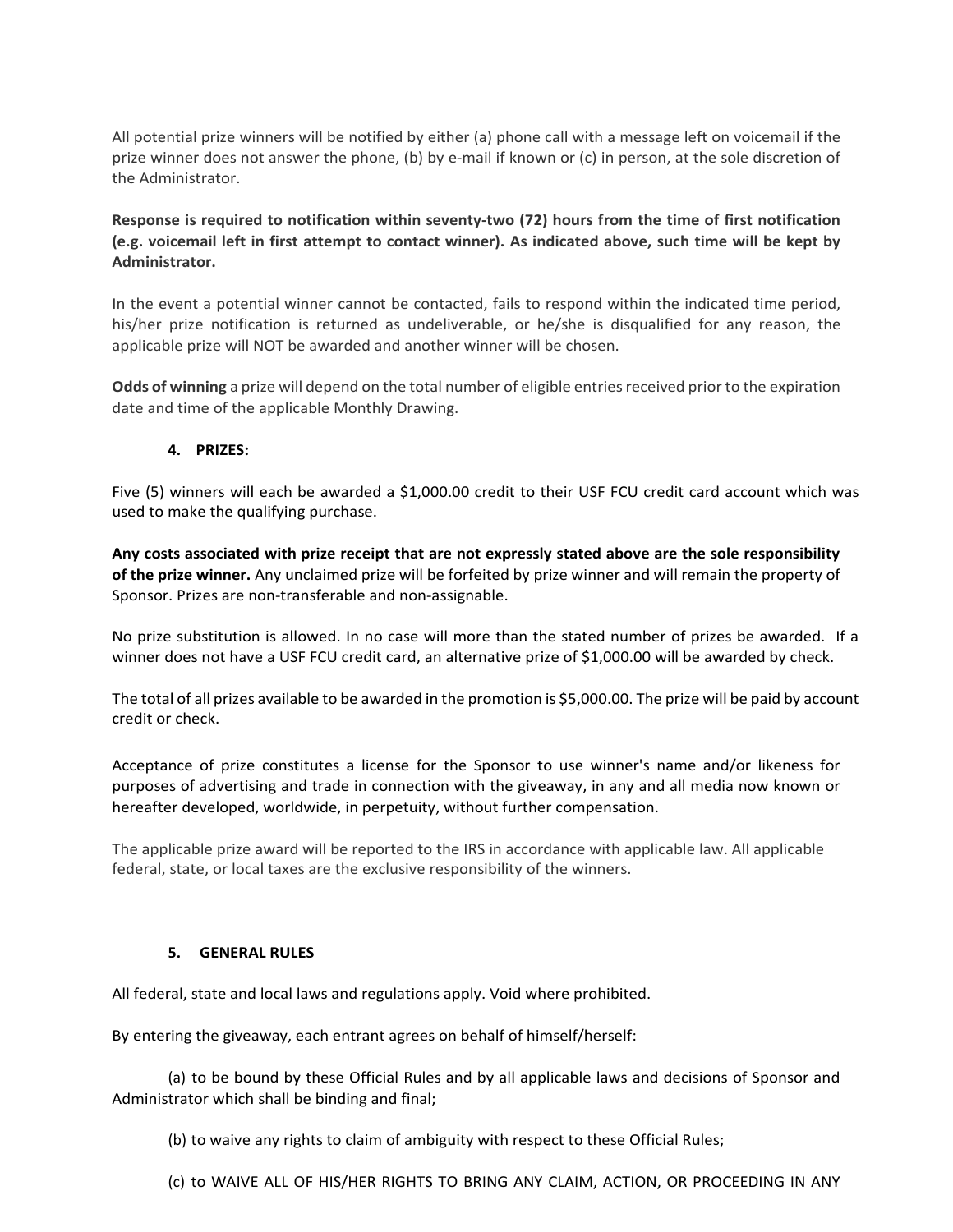## FEDERAL OR STATE COURT OF LAW AND TO A JURY TRIAL AGAINST ANY OF THE SPONSOR OR THE RELEASEES IDENTIFIED BELOW IN CONNECTION WITH THE GIVEAWAY;

(d) to forever and irrevocably release, defend, indemnify, and hold harmless Sponsor and its officers, directors, employees, agents, shareholders, representatives, successors and assigns (collectively the "Releasees"), from any liability, known or unknown, (including, but not limited to, liability for defamation, libel, slander, invasion of privacy, right of publicity or infringement or violation of any intellectual property or other rights, any property loss, damage, personal injury, bodily injury, death, expense, accident, delay, inconvenience or irregularity); and

(e) to WAIVE, AND DOES HEREBY WAIVE, ANY INDIRECT, INCIDENTAL, CONSEQUENTIAL, SPECIAL, PUNITIVE OR EXEMPLARY DAMAGES OF ANY KIND (EVEN IF THE RELEASEES HAVE BEEN ADVISED OF THE POSSIBILITY OF SUCH LOSS OR DAMAGES), COSTS AND EXPENSES (INCLUDING, WITHOUT LIMITATION, ATTORNEYS' FEES) THAT MAY ARISE in connection with:

(i) the giveaway, including, but not limited to, any giveaway -related activity or element thereof, and the entrant's entry, participation or inability to participate in the giveaway,

(ii) the violation of any third-party privacy, personal, publicity or proprietary rights,

(iii) typographical errors in these Official Rules or any giveaway promotional

materials,

(iv) acceptance, attendance at, participation in, possession, travel related to, defects in, delivery of, use, misuse or inability to use any prize (or any component thereof),

(v) any change in the prize (or any components thereof) due to reasons beyond Administrator's control

(vi) any wrongful, negligent, or unauthorized act or omission on the part of any of the Releasees, or any of their agents or employees,

(vii) a lost, late, stolen or misdirected prize (or any element thereof) or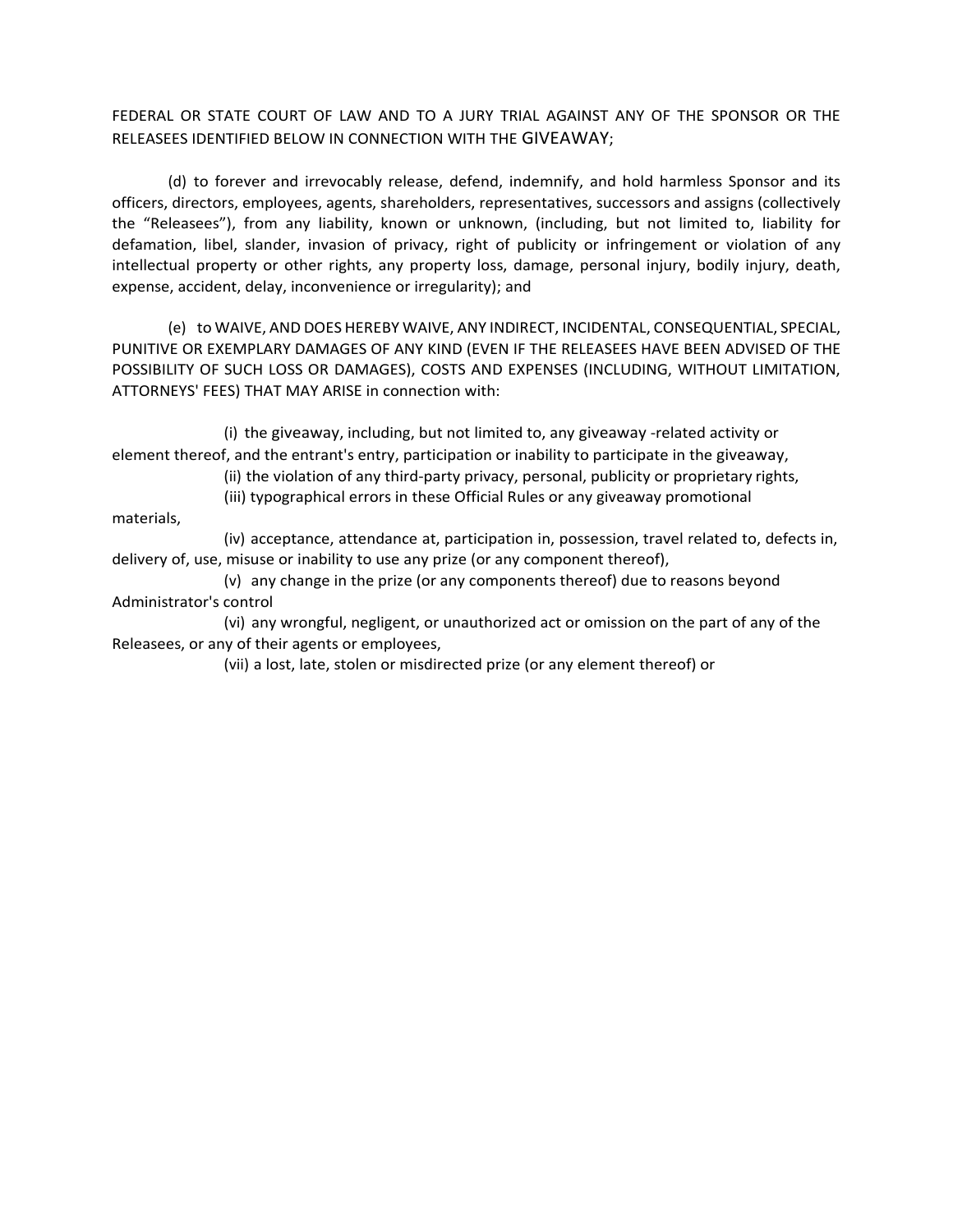(viii) the collection, use and/or sharing of entrant's personally identifiable information by Sponsor, Administrator and their respective designees. Winner assumes all liability for any injury, theft, personal injury, death, illness, accident or damage caused, or claimed to be caused, by participation in this giveaway or use or redemption of prize, including those associated with travel to redeem the prize.

Entrants agree to release, discharge and hold harmless Releasees from and against any and all liability and damages. By participating in this promotion, entrants agree to be bound by the Official Rules and that the Sponsor/Administrator decisions which are final and binding. In the event there is a discrepancy or inconsistency between disclosures or other statements contained in any giveaway materials and the terms and conditions of the Official Rules, the Official Rules shall prevail, govern and control. Promotion entities are not responsible for any typographical or other error in the printing of the offer, administration of the giveaway or in the announcement of the prize winners.

NOTICE TO ENTRANTS: ANY ATTEMPT BY AN INDIVIDUAL TO DELIBERATELY DAMAGE OR UNDERMINE THE LEGITIMATE OPERATION OF THIS PROMOTION MAY BE A VIOLATION OF CRIMINAL AND CIVIL LAWS, AND SHOULD SUCH AN ATTEMPT BE MADE, SPONSOR RESERVES THE RIGHT TO SEEK DAMAGES FROM ANY SUCH INDIVIDUAL TO THE FULL EXTENT PERMITTED BY LAW.

### **6. PRIVACY POLICY**

Sponsor has the right to collect personal data about entrants. All information collected by Sponsor in connection with each entry will be subject to Sponsor's Privacy Policy. Each participant in this giveaway may obtain a copy of Sponsor's Privacy Policy by going to usffcu.com.

## **7. DISPUTE RESOLUTION**

Any disputes, claims, causes of action, judgments or awards related to the giveaway, arising out of or connected in any way with the promotion or the award of prizes and the matters addressed above, including construction, validity, interpretation and enforceability of these Official Rules:

(1) shall be governed by the laws of the State of Florida without regard to any conflict of laws principles (whether of the State of Florida or any other jurisdiction), which would cause the application of the laws of any jurisdiction other than the State of Florida;

(2) SHALL BE RESOLVED INDIVIDUALLY, WITHOUT RESORT TO ANY FORM OF CLASS ACTION, WHICH IS HEREBY EXPRESSLY WAIVED;

(3) shall be subject to mediation prior to any proceeding being started, with each party to the mediation to bear his, her or its own attorney's fees and costs for such mediation, and, if mediation is unsuccessful, shall be subject exclusively to final and binding arbitration under the auspices of the American Arbitration Association ("AAA") pursuant to its Commercial Arbitration Rules, with each party to the arbitration to bear his, her or its own attorney's fees and costs for such arbitration;

(4) shall be limited to actual out-of-pocket costs incurred, including costs associated with entering this giveaway, but in no event attorneys' fees; and